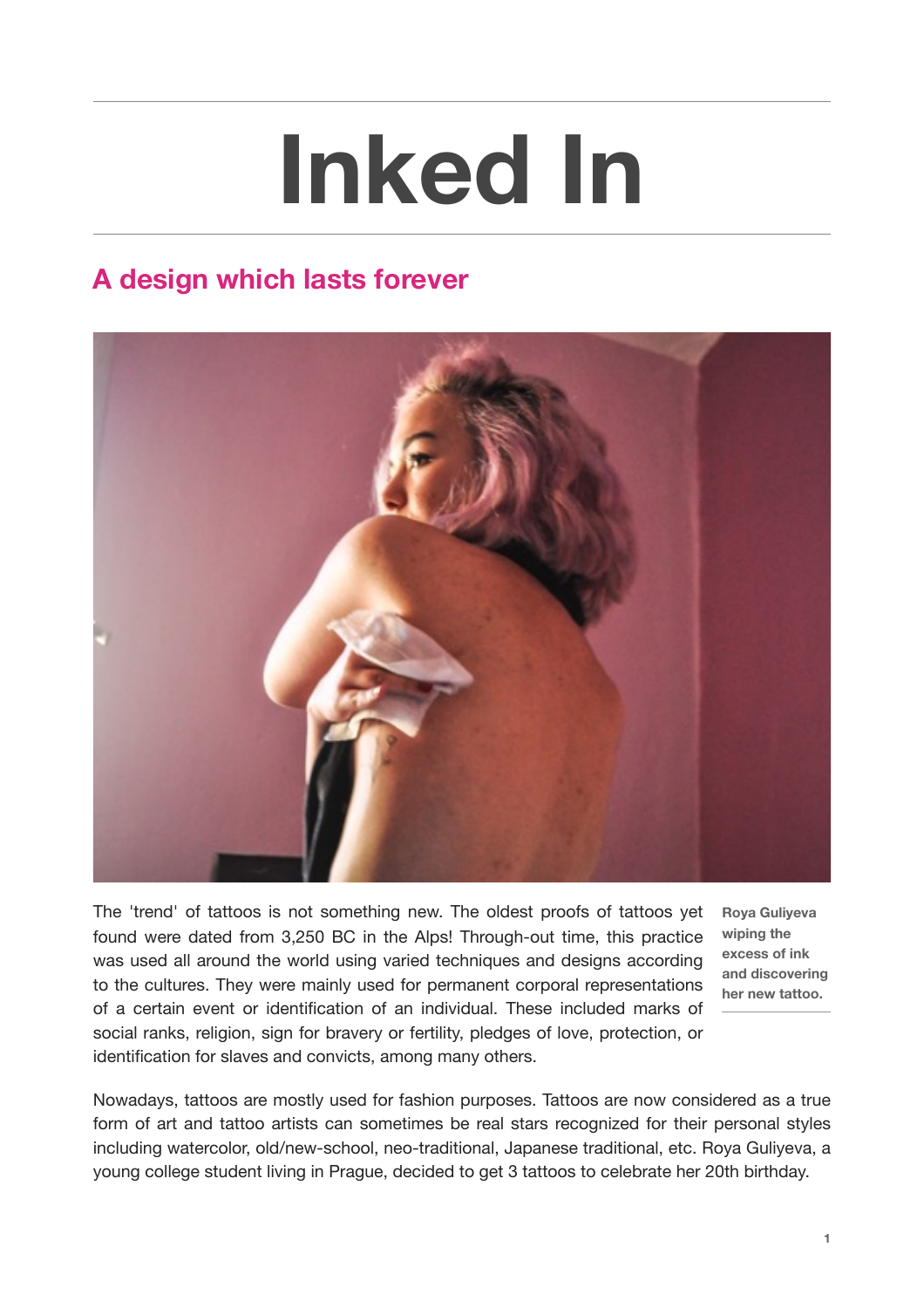

**Roya creating her own tattoo designs using her skills as a graphic design student** 

When a friend of Roya told her that she could get her tattooed for free as a birthday gift, she jumped on the occasion… and got 3 at once! First she had to design the looks of the tattoos. Roya has now been studying graphic design for 2 years so creating the shapes was not hard for her. She decided to get a moon behind the ear as it 'reminded her of her childhood', a set of 4 flowers on her ribs representing 4 members of her family 'who are the people she loves the most', and a heart on her posterior 'because it's cute'.



**Roya explaining to Robert, aspiring tattoo artist, what tattoo she wants.**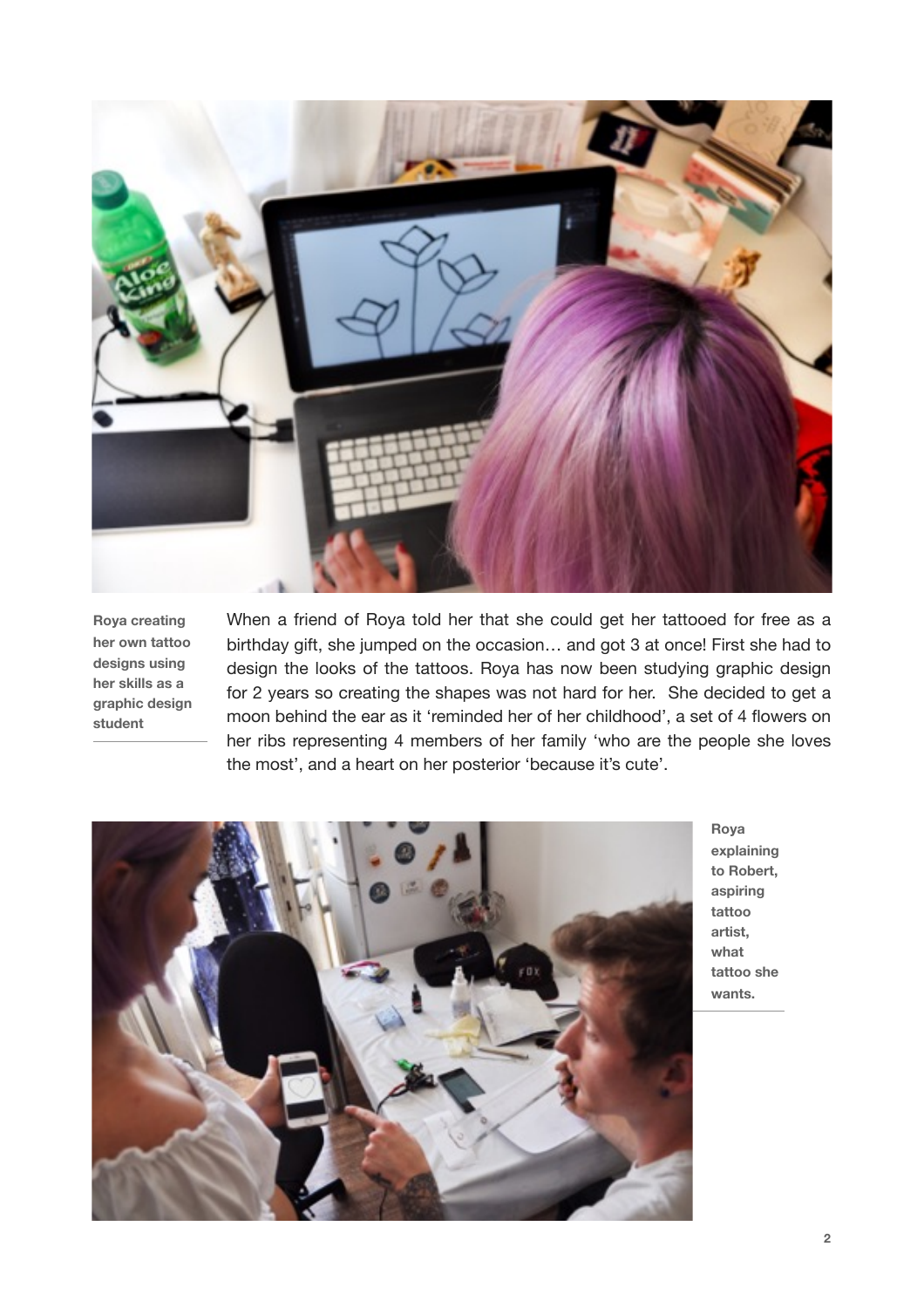The one she chose to ink those permanent drawings on her body was her friend's boyfriend and aspiring tattooist, Robert Varadi. Robert accepted to have Roya come to his house and be tattooed for free with his personal equipment. Once arrived, Roya first started explaining in details what she desired. She described the outlined of each tattoo as well as the place they would have on her body and the size she would like them to be. Even though she was very nervous, Roya was also very excited to finally get those designs carved on her skin. 'I had been willing to get this (flower) tattoo for 3 years now', she says.



**Roya with the blueprint of the first tattoo. Last h e s i t a t i o n s before getting inked.**

Once the room equipment perfectly sanitized and the equipment prepared on a small table by the bed, Roya was invited to come in. A friend of Robert, also interested in becoming a tattoo artist had come to watch Robert in action. Roya just had to lay down on the bedcover accordingly to the directions of Robert.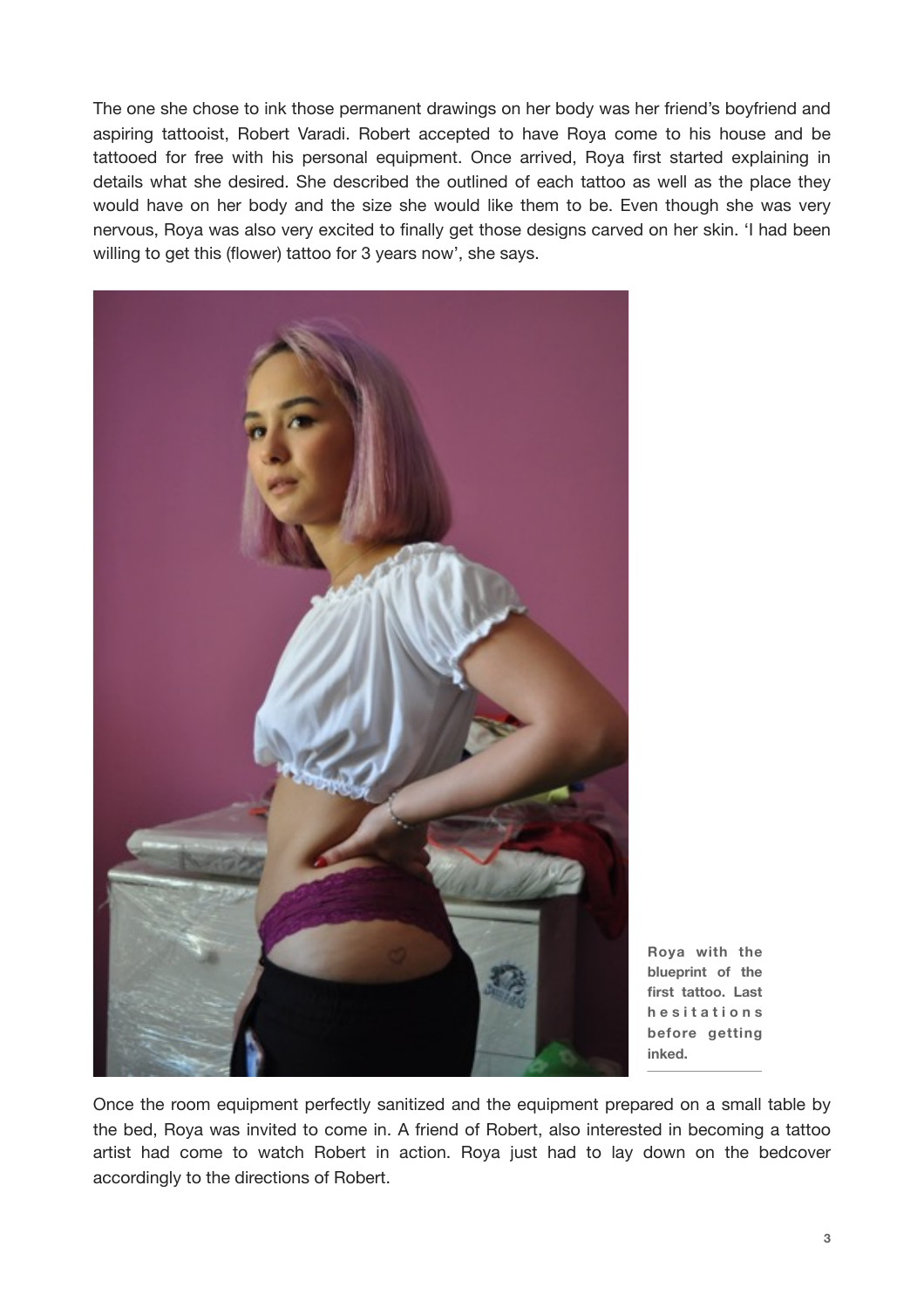

**Roya, Robert and his friend getting everything ready before starting the tattoo.**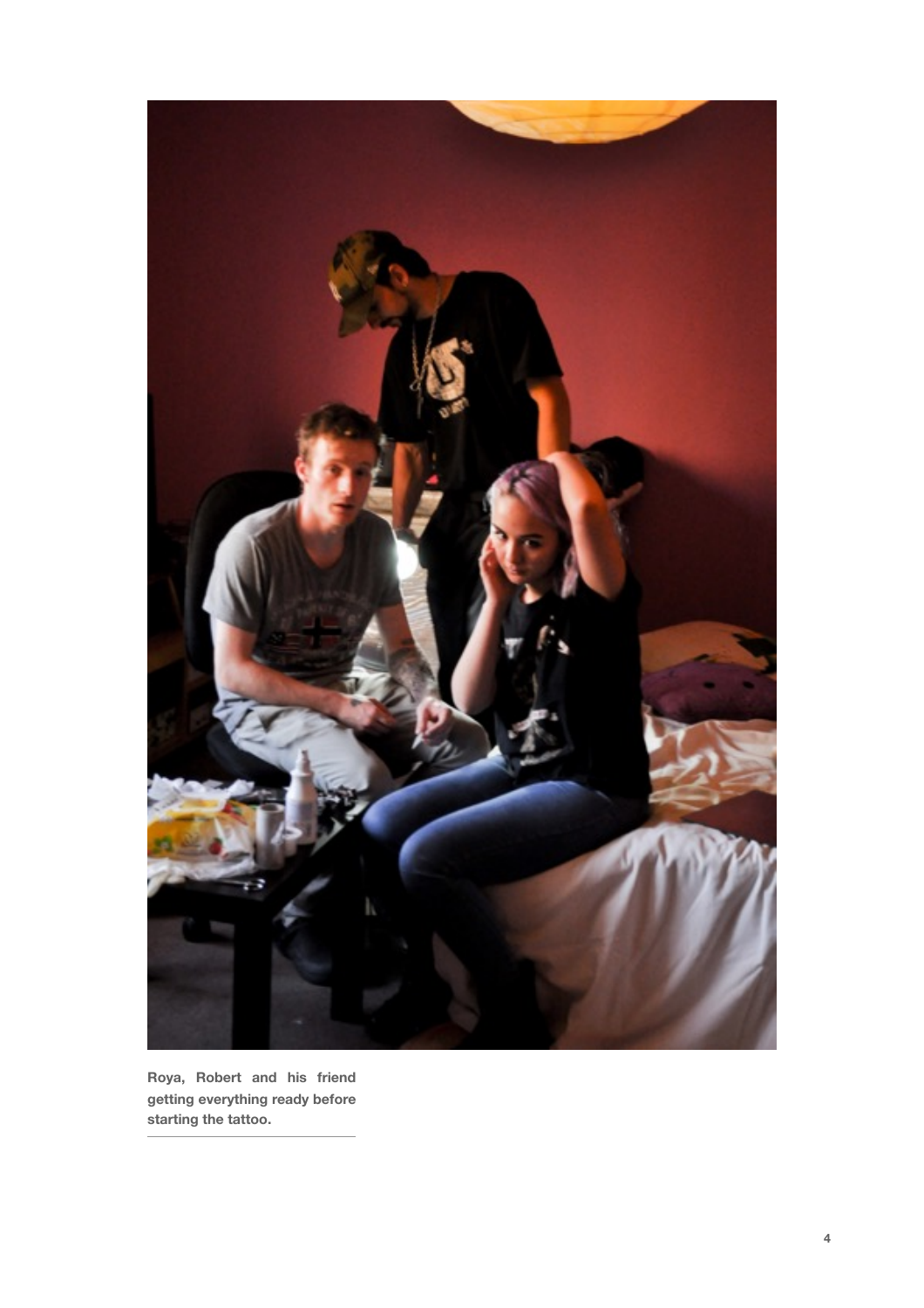

**Roya, nervously laughing as the needle tickles her skin.** 

It took in total 3 hours, including a few breaks, for Robert to finish all the 3 tattoos. Every time, the same process repeated itself: placing the blueprint of the tattoo on the exact place Roya wanted it, placing Roya in the best position for Robert to work, drawing over the blueprint with the needle and ink, wiping away the excess of ink, and finally letting Roya check the tattoo before wrapping it for a good half hour in plastic foil. During the whole process, Roya went through a lot of emotions. She was worried, excited, nervously laughing, in pain, and finally, satisfied with the work. Meanwhile, Robert stayed extremely focused on the work and on Roya's comfort.



**Roya, slightly worried while Robert focuses on his work.**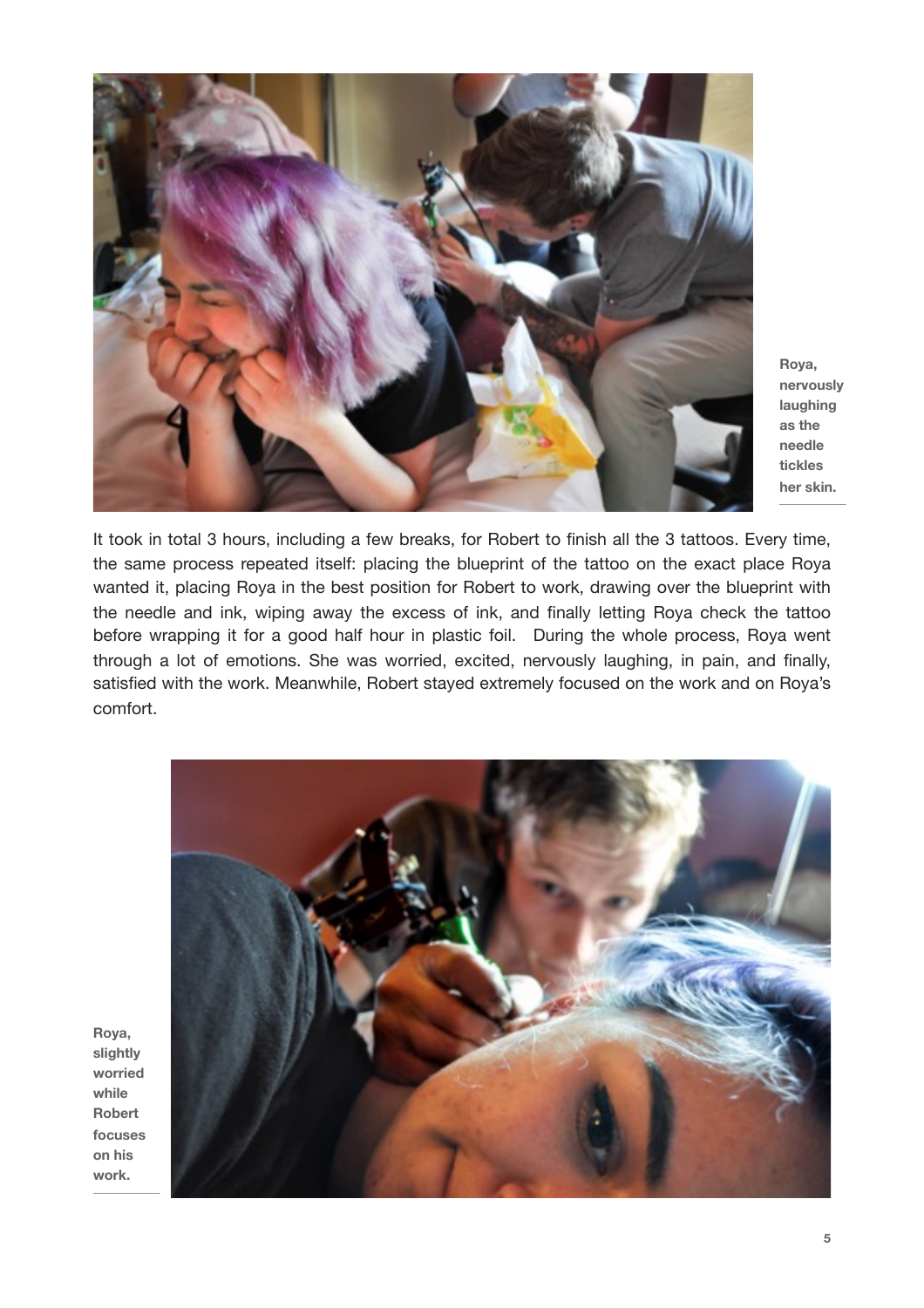

**Robert, handling the needle on the tulip flowers placed on Roya's ribs.** 

> **Roya, surprised and happy while discovering her newly heartshaped butt-tattoo.**